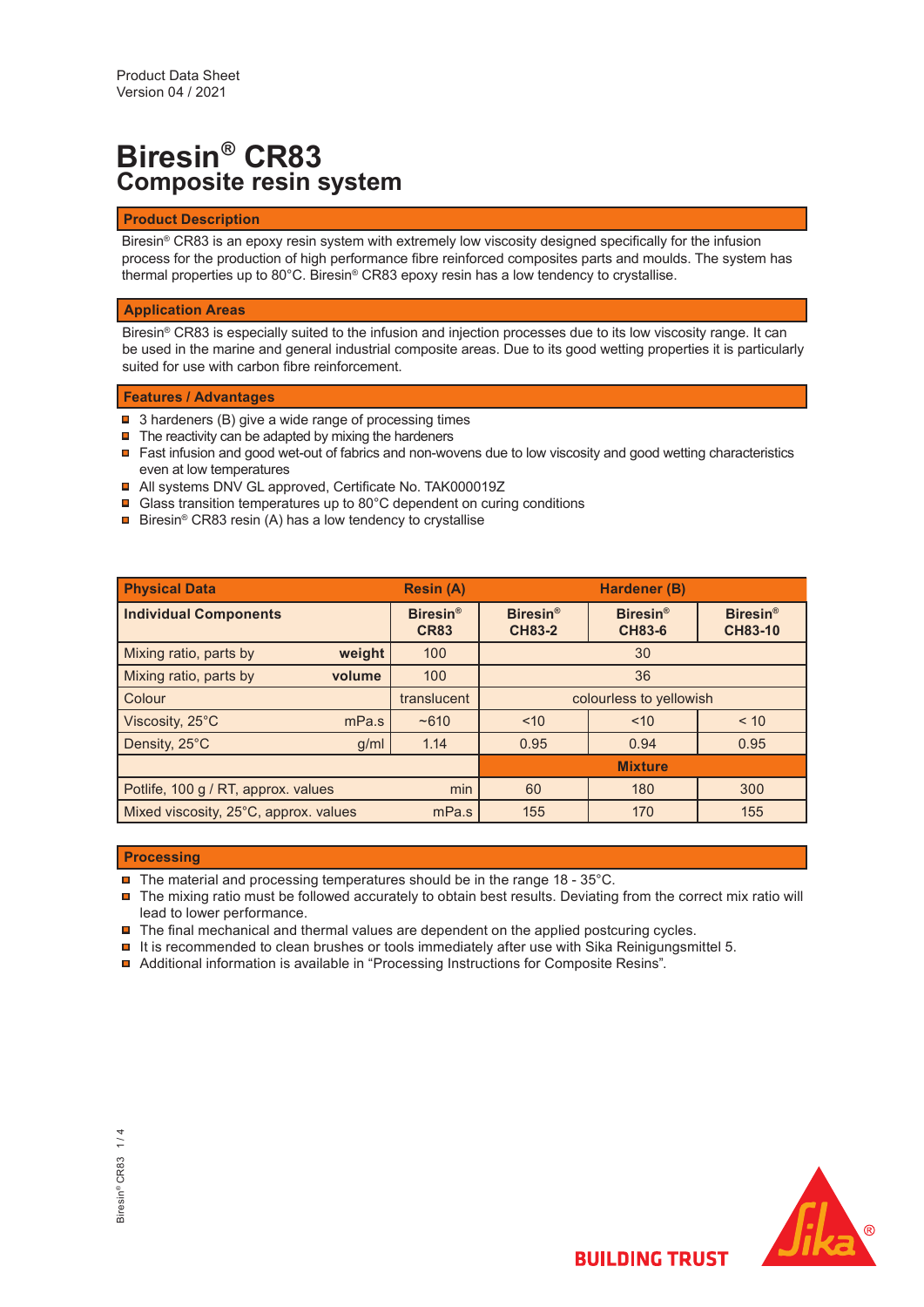









**BUILDING TRUST**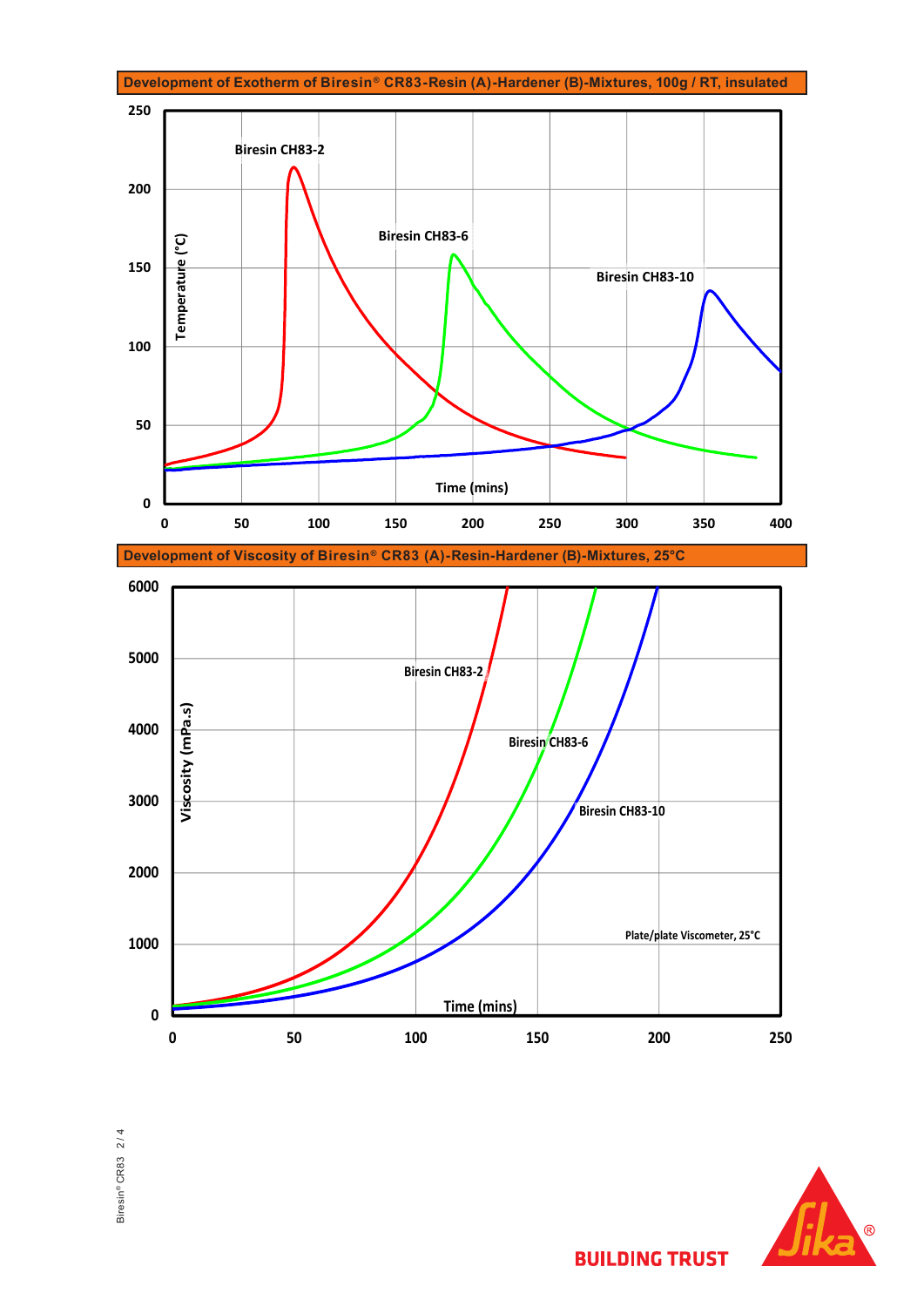### **Postcuring**

The suitable cure cycle and the attainable mechanical and thermal values depend on various factors, such as laminate thickness, fibre volume, reactivity of the resin system etc.

An appropriate cure cycle could look as follows:

- Heat-up rate of ca. 0.2°C/Minute until approx. 10°C below the required glass transition temperature (Tg)
- Followed by a dwell at that temperature of between 2 and 12 hours.
- **Part(s) should then be cooled at ~0.5°C per minute**

The specific postcure should be adapted to the required technical and economic requirements.

To measure the mechanical performance of the resin system a Sika Advanced Resins standard cycle is used to ensure that the full Tg potential of the system in question is reached.

| <b>Typical Mechanical Properties of Fully Cured Neat Resin</b> |                                          |                   |               |               |                |  |
|----------------------------------------------------------------|------------------------------------------|-------------------|---------------|---------------|----------------|--|
| Biresin <sup>®</sup> CR83 resin (A)                            | with hardener $(B)$ Biresin <sup>®</sup> |                   | <b>CH83-2</b> | <b>CH83-6</b> | <b>CH83-10</b> |  |
| Tensile strength                                               | <b>ISO 527</b>                           | <b>MPa</b>        | 84            | 91            | 86             |  |
| <b>Tensile E-Modulus</b>                                       | <b>ISO 527</b>                           | <b>MPa</b>        | 2,960         | 3,200         | 3,100          |  |
| Elongation at break                                            | <b>ISO 527</b>                           | $\%$              | 6.7           | 8.4           | 7.9            |  |
| Flexural strength                                              | <b>ISO 178</b>                           | <b>MPa</b>        | 129           | 134           | 131            |  |
| <b>Flexural E-Modulus</b>                                      | <b>ISO 178</b>                           | <b>MPa</b>        | 3,125         | 3,360         | 3,340          |  |
| Compressive strength                                           | <b>ISO 604</b>                           | $N/mm^2$          | 107           | 111           | 109            |  |
| Density                                                        | <b>ISO 1183</b>                          | g/cm <sup>3</sup> | 1.15          | 1.15          | 1.15           |  |
| Shore-hardness                                                 | <b>ISO 868</b>                           |                   | D 85          | D 85          | D 85           |  |
| Impact resistance                                              | <b>ISO 179</b>                           | kJ/m <sup>2</sup> | 93            | 84            | 83             |  |
| <b>Typical Thermal Properties of Fully Cured Neat Resin</b>    |                                          |                   |               |               |                |  |
| Biresin <sup>®</sup> CR83 resin (A)                            | with hardener (B) Biresin <sup>®</sup>   |                   | <b>CH83-2</b> | <b>CH83-6</b> | <b>CH83-10</b> |  |
| Heat distortion temperature                                    | <b>ISO 75B</b>                           | $^{\circ}$ C      | 79            | 79            | 78             |  |
| <b>Glass transition temperature</b>                            | <b>ISO 11357</b>                         | $^{\circ}$ C      | 84            | 80            | 81             |  |

**Glass Transition Temperature vs. Cure Cycle**







**BUILDING TRUST**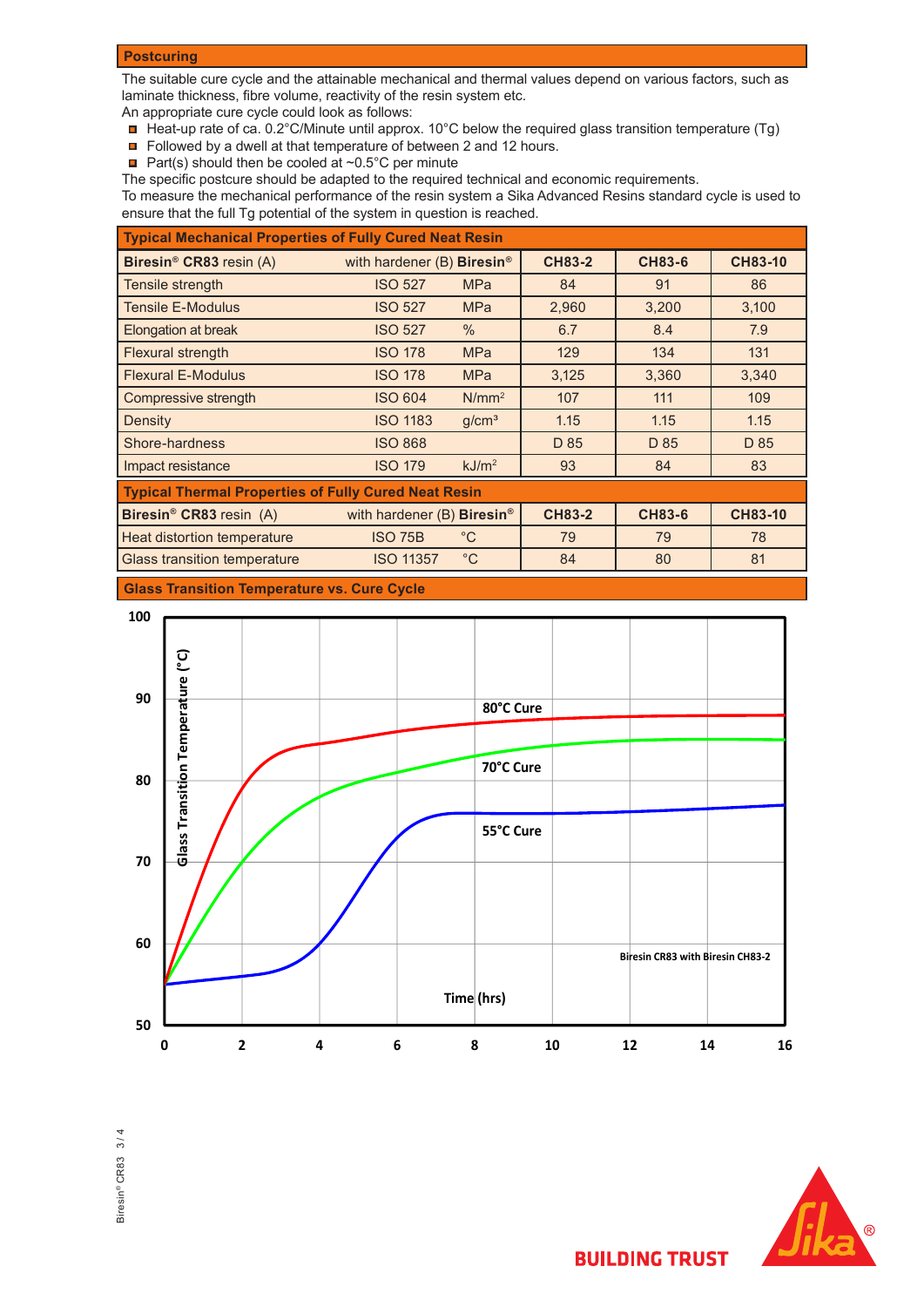| <b>Packaging (net weight, kg)</b>         |       |     |    |     |
|-------------------------------------------|-------|-----|----|-----|
| Biresin <sup>®</sup> CR83 resin (A)       | 1.000 | 200 |    | 10  |
| Biresin <sup>®</sup> CH83-2 hardener (B)  |       | 180 | 20 | 3.0 |
| Biresin <sup>®</sup> CH83-6 hardener (B)  |       | 180 | 20 | 3.0 |
| Biresin <sup>®</sup> CH83-10 hardener (B) |       | 180 | 20 | 3.0 |

#### **Storage**

- $\blacksquare$ Minimum shelf life of Biresin® CR83 resin (A) is 24 month and of Biresin® CH83-2, CH83-6 and CH83-10 hardeners (B) is 12 month under room conditions (18 - 25°C), when stored in original unopened containers.
- $\blacksquare$ The tendency to of crystallise with this system is very low. However, if crystallisation of the resin (A) component appears, it can be easily removed by warming up the resin for a sufficient time to at least 60°C.
- $\blacksquare$  Containers must be closed tightly immediately after use. The residual material needs to be used up as soon as possible.

#### **Health and Safety Information**

For information and advice on the safe handling, storage and disposal of chemical products, users shall refer to the most recent Safety Data Sheet (SDS) containing physical, ecological, toxicological and other safety related data.

#### **Disposal considerations**

Product Recommendations: Must be disposed of in a special waste disposal unit in accordance with the corresponding regulations.

Packaging Recommendations: Completely emptied packagings can be given for recycling. Packaging that cannot be cleaned should be disposed of as product waste.

#### **Value Bases**

All technical data stated in this Product Data Sheet are based on laboratory tests. Actual measured data may vary due to circumstances beyond our control.

#### **Legal Notice**

The information, and, in particular, the recommendations relating to the application and end-use of Sika products, are given in good faith based on Sika's current knowledge and experience of the products when properly stored, handled and applied under normal conditions in accordance with Sika's recommendations. In practice, the differences in materials, substrates and actual site conditions are such that no warranty in respect of merchantability or of fitness for a particular purpose, nor any liability arising out of any legal relationship whatsoever, can be inferred either from this information, or from any written recommendations, or from any other advice offered. The user of the product must test the product's suitability for the intended application and purpose. Sika reserves the right to change the properties of its products. The proprietary rights of third parties must be observed. All orders are accepted subject to our current terms of sale and delivery. Users must always refer to the most recent issue of the local Product Data Sheet for the product concerned, copies of which will be supplied on request.

Further information available at:

Sika Deutschland GmbH

Subsidiary Bad Urach Tel: +49 (0) 7125 940 492 Stuttgarter Str. 139 Fax: +49 (0) 7125 940 401 D - 72574 Bad Urach Email: tooling@de.sika.com Germany **Internet:** www.sikaadvancedresins.com





**BUILDING TRUST**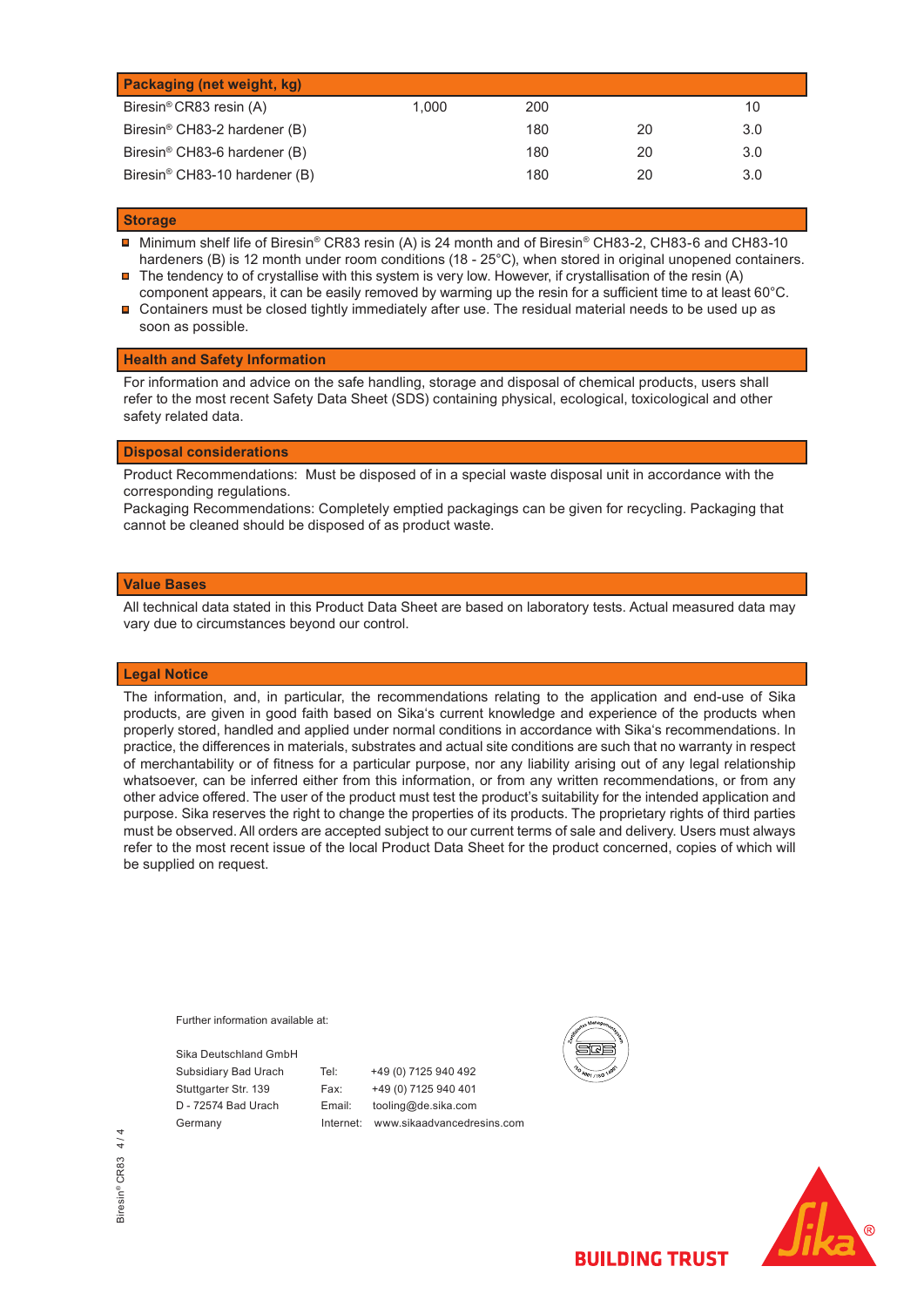

<span id="page-4-0"></span>Certificate No: **TAK000019Z**

# TYPE APPROVAL CERTIFICATE

**This is to certify: That the Epoxy Systems**

with type designation(s) **Biresin CR83 - Series**

### Issued to **Sika Deutschland GmbH Stuttgart**, **Germany**

is found to comply with **DNV GL class programme DNVGL-CP-0089 – Type approval – Epoxy resin systems**

**Application : Laminating resin for construction of laminates made of fibre reinforced plastics.**

Issued at **Hamburg** on **2018-07-06** This Certificate is valid until **2023-07-05**. DNV GL local station: **Hamburg Materials & Welding**

for **DNV GL**

Approval Engineer: **Guido Michalek**

**Thorsten Lohmann Head of Section**

This Certificate is subject to terms and conditions overleaf. Any significant change in design or construction may render this Certificate invalid. The validity date relates to the Type Approval Certificate and not to the approval of equipment/systems installed.



© DNV GL 2014. DNV GL and the Horizon Graphic are trademarks of DNV GL AS.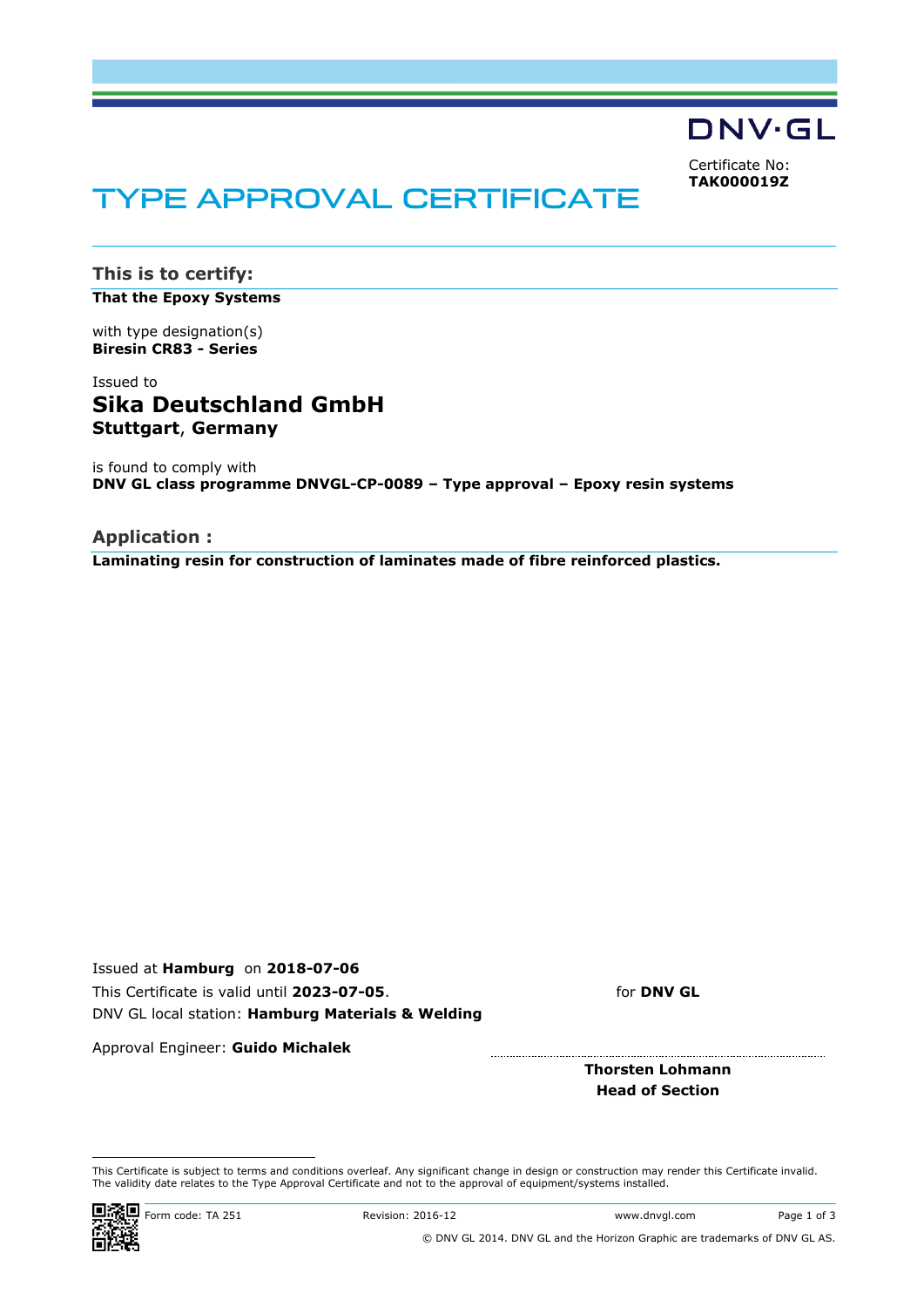Job Id: **262.1-029349-1**  Certificate No: **[TAK000019Z](#page-4-0)**

### **Product description**

Two component epoxy resin system.

### **Approved variants**

Epoxy resin Biresin CR83 with following hardener

- Biresin CH83-2
- Biresin CH83-6
- Biresin CH83-10

### **Type Approval documentation**

- Technical Data Sheet
- Material Safety Data Sheet
- Test Report issued by IFB Stuttgart dated 2009-12-10.
- Approval of Manufacturer Certificate AMPM000001T, valid until 2020-11-16.
- Quality assurance/control documentation

### **Material Properties**

| <b>Properties</b>      | <b>Viscosity</b><br>$25^{\circ}$ C,<br>$D = 501/s$ | <b>Viscosity</b><br>$25^{\circ}$ C,<br>$D = 3001/s$ | <b>Density</b><br>$20^{\circ}$ C | Τg<br><b>DSC</b> | Amine<br><b>Value</b> |
|------------------------|----------------------------------------------------|-----------------------------------------------------|----------------------------------|------------------|-----------------------|
| <b>Test Method</b>     | U-QP015                                            | U-QP015                                             | <b>U-QP010</b>                   | U-QP296*         | U-QP040F              |
| Unit                   | mPa·s                                              | mPa·s                                               | q/ml                             | °C               | Mg(KOH)/g             |
| <b>Biresin CR83</b>    | $500 - 650$                                        | N/A                                                 | $1.14 - 1.16$                    | $115.0 - 135.0$  | N/A                   |
| <b>Biresin CH83-2</b>  | N/A                                                | < 20                                                | N/A                              | $110.0 - 130.0$  | $660 - 690$           |
| <b>Biresin CH83-6</b>  | N/A                                                | < 20                                                | N/A                              | $110.0 - 130.0$  | $555 - 595$           |
| <b>Biresin CH83-10</b> | N/A                                                | < 20                                                | N/A                              | $110.0 - 130.0$  | $540 - 580$           |

\*) The Tg has been determined with SIKA standard resin or hardener for quality control. The values do not provide results comparable to the technical data sheets.

### **Limitation**

The resin complies with the applicable requirements of DNV GL and is compatible to the fibres, adhesives and core materials. Any significant changes in design and / or quality of the material will render the approval invalid.

### **Assessed production site**

SIKA Deutschland GmbH Stuttgarter Strasse 117 72574 Bad Urach Germany

### **Periodical assessment**

A production site with a valid Approval of Manufacturer (AoM) certificate for material in question is exempted from the obligation concerning retention and renewal assessments.